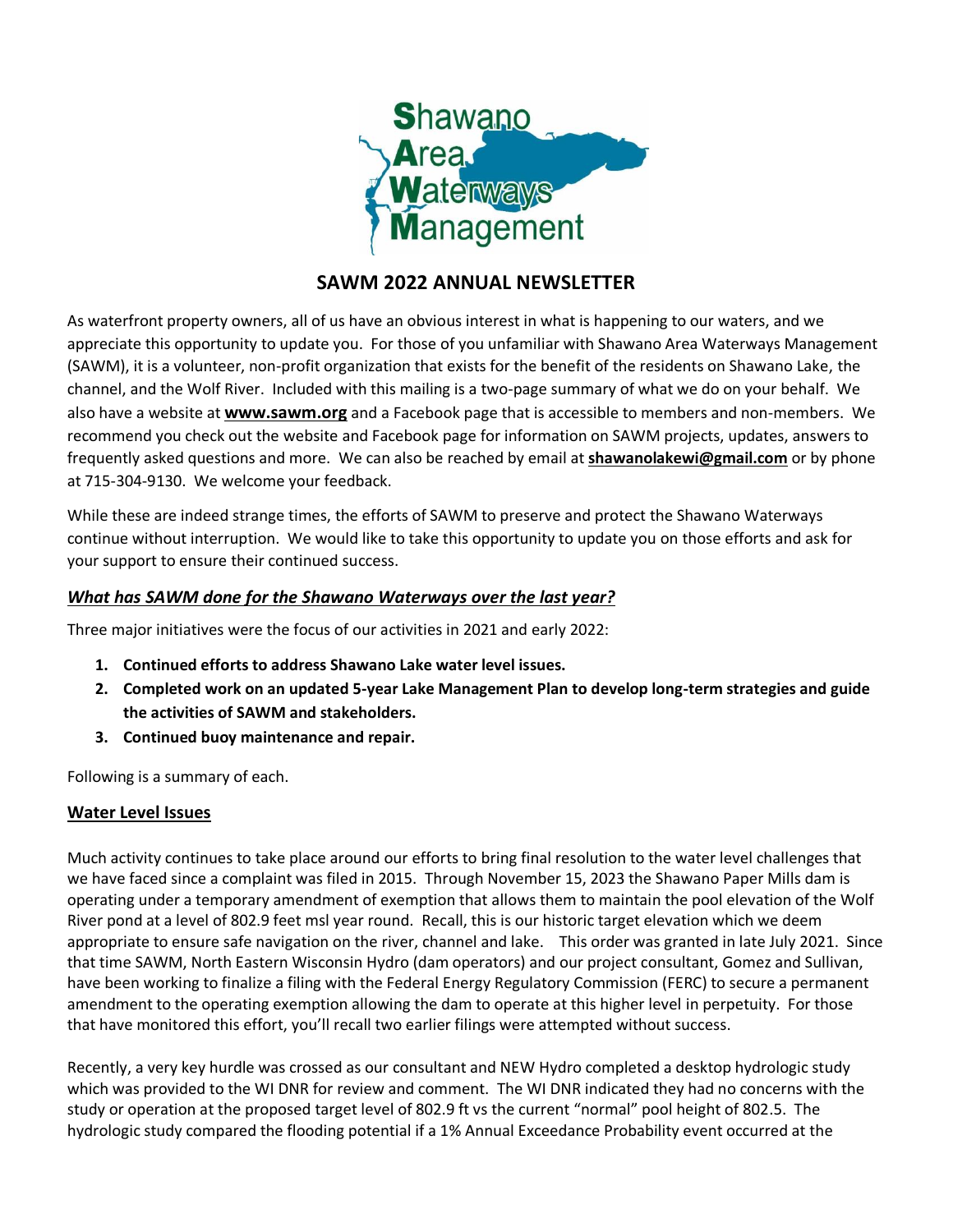normal pool height of 802.5 vs the proposed value of 802.9. The results displayed no meaningful difference in results.

During this time, SAWM attended board meetings with the surrounding city, county and villages and towns to educate elected officials on the status of this project. Further consultation with these elected officials will occur in the coming months as we share with them the details of the final draft filing. The draft amendment application is scheduled to be provided to the WI DNR for review in mid August with the final amendment application filed with FERC by year end.

We remain optimistic and hopeful that these actions will be the final steps in resolving this very costly and time consuming issue. Unfortunately, instead of directing revenue toward other important topics effecting our waterways, we will have spent near \$100k working to return the water level to its historic value. We can't provide enough thanks to our partners at NEW Hydro and Gomez and Sullivan for helping us navigate this final effort.

## **Lake Management Plan**

A Lake Management Plan is a comprehensive document that includes water quality sampling and evaluation, shoreline condition assessments, an update to the watershed assessment, fishery and fishery habitat assessment, analysis of the lake bottom core sediment, and aquatic plant surveys. To be eligible for DNR grants, SAWM is required to update its Lake Management Plan every five years. We began the process of developing a new Lake Management Plan in 2019 and have contracted with Onterra, our environmental consultant, to assist with its completion. The total cost of the project was almost \$53,000; however, we were awarded a DNR grant of almost \$40,000 to cover most of the cost. The Lake Management Plan was completed this year. It was approved by the SAWM board of directors, and a copy is posted on the SAWM website to be available to our members and nonmembers.

The document has a multitude of suggestive action items and initiatives. One of action items is to create standing committees. The standing committees will organize and delegate all the initiatives within the Shawano Lake Comprehensive Management Plan. SAWM has created the following committees:

## 1. **Lake Quality Committee**

Objective: The objective of the Lake Quality Committee is to sustain healthy and safe Shawano Area Waterways through efforts to enhance, maintain and improve shoreland and aquatic habitat, water quality, safety and navigability. Additional efforts are focused on project and equipment funding, cost analysis, risk assessment, lake treatment strategies and data analysis. Members of the committee include SAWM board members and other volunteers from within the SAWM organization.

## 2. **Fisheries and Wildlife Committee**

Objective: The objective of the Fisheries and Wildlife Committee is to sustain healthy fish and wildlife populations that depend on Shawano Lake and its associated waters through projects that enhance and maintain shoreland and aquatic habitat and water quality. Members of the committee include SAWM members as well as representatives from relevant conservation and citizen organizations.

## 3. **Education and Communication Committee**

Objective: This committee is the outreach arm of the SAWM organization. Its focus is to inform all stakeholders that use, share, or benefit from the greater Shawano Lake resource the importance of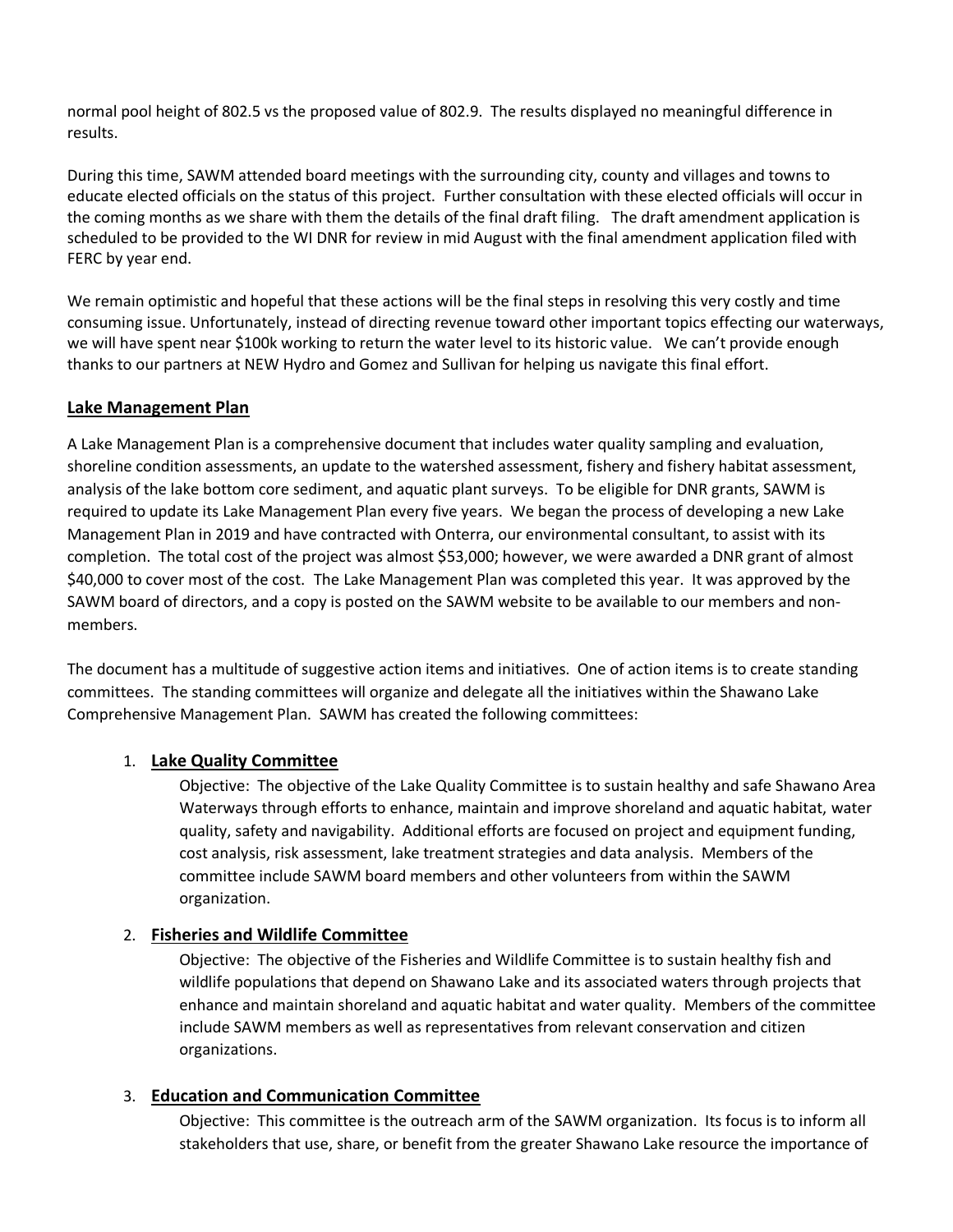maintaining it for future generations. This committee is also responsible for recruiting new members and raising operational funding for the organization. The effectiveness will be measured by tracking the annual number of members and fundraising dollars collected.

## **Buoy Maintenance and Repair**

For your safety, SAWM places and maintains the buoys on the lake, channel, and river. The cost of maintaining the buoys and lights is a significant expense that is covered by SAWM. Every fall, the buoys are pulled for the season and the lights are removed from the buoys and bridges. The cost of a buoy is \$146. The cost of a single light for a buoy or bridge is \$277. While we expect that a few lights will fail every year due to age, last year there were many more buoys that were damaged from being hit with the tops ripped off or worse. SAWM will spend more than \$14,000 this year just to replace damaged buoys and lights. Please use caution when navigating near the buoys!

## *How can you help?*

We need your support. *Please encourage your neighbors to join SAWM!* There are about 1,370 property owners on Shawano Lake, the channel, and the river. *Last year we had about 700 members, about half of the total property owners. 100% of the property owners benefitted from the efforts of SAWM but only half of the property owners supported these efforts!!* As a lake association, we can't force anyone to be a member, but hopefully from this letter you will recognize the benefit SAWM provides. Our efforts help maintain a healthy lake environment, which improves the recreational use of the lake for you and improves the value of your property. Our efforts to maintain higher water levels alone have already cost us about \$50,000, while recent harvesting equipment maintenance and upgrades cost over \$135,000. We anticipate the need to purchase new equipment in the range of \$250,000 in the next year or two as our equipment is truly on its last leg. In addition to project-based expenses, our recurring costs include chemically treating seven buoy lanes, maintaining and placing buoys and navigational lights, and collecting floating weed beds, as well as participating in the Clean Boats, Clean Waters program. We apply for grants where possible and fortunately, we receive generous support from the local municipalities of Wescott, Washington, City of Shawano, Richmond, Cecil, and Shawano County**,** *but your \$50 annual membership dues make up the single largest revenue source for SAWM. We need everyone to step up to help maintain the quality of our waterways. Everyone benefits, and we're only asking you to pay \$50 per year to help out. Please consider doing your part.*

# *Donations*

By law, a lake association cannot charge more than \$50 annually for membership. In addition to the annual dues, many of you choose to make an additional contribution to SAWM. These donations are always appreciated and last year almost one half of our members made additional donations totaling just over **\$30,000**!! This was an increase of \$10,000 over the previous year! Let us see if we can beat this total this year!! Our generous donators are now too numerous to list but each one is greatly appreciated – *thanks to all of you!*

# *What else do I need to know?*

Communicating with all property owners is critical if we are going to be successful in meeting the challenges facing our Shawano waterways. We need you to be informed. This year the **SAWM Annual Meeting** will be held on **Saturday, June 4 at 9:00am at the SHAWANO SKI SHARKS SHOW SITE at 211 Riverside Dr. in Shawano. Rain date: June 11.** We would appreciate your attendance whether you are a member or not. It provides a great opportunity to get an update on the association and lake related topics and to hear from local DNR and Law Enforcement officials. We will also have our annual election of officers and directors and vote on an update to our Bylaws. A redline of the Bylaw changes is posted on the SAWM website for review.